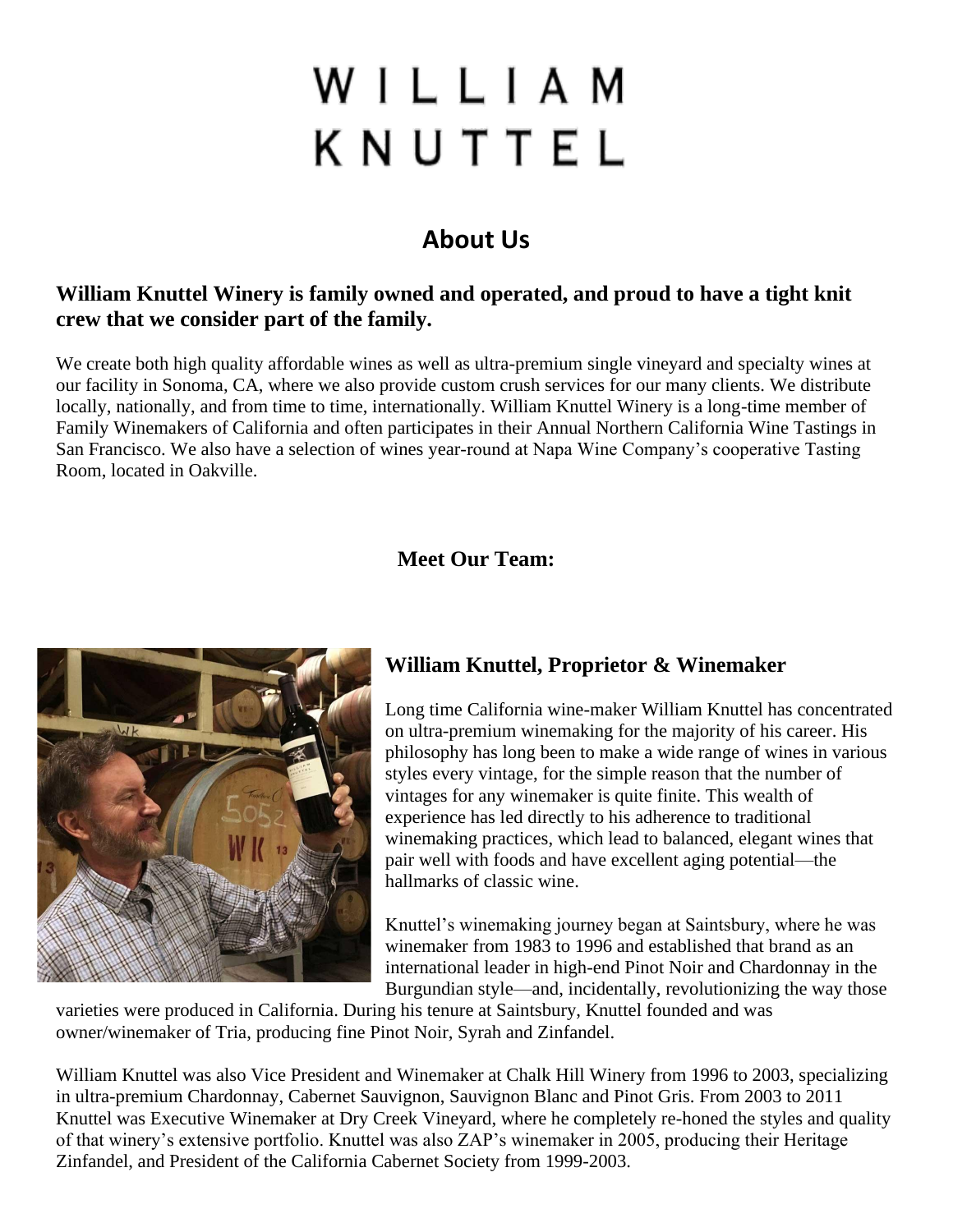In addition to the William Knuttel wines, Knuttel is partner and winemaker for two other brands: Ottimino, which produces Zinfandel exclusively from the Sonoma Coast, and Teira, producer of premium Sauvignon Blanc, Zinfandel and Merlot.

William Knuttel is a long time resident of Napa Valley. His daughter Kate, a dancer, graduated from California College of the Arts with a Bachelor of Fine Arts, while his son Sebastian, a cellist, studied at UC Santa Cruz, receiving his BA with a major in Mathematics–both are currently part of the family business. Knuttel's hobbies range from golf to genealogy, and he travels often to the Argentine wine region of Cafayate. As an avid music lover, Knuttel developed the Napa Valley Youth Symphony, a non-profit dedicated to bringing professional orchestral experience to talented young musicians, and he currently sits on the board of Berkeley Symphony, where William Knuttel Winery is an official sponsor.

\_\_\_\_\_\_\_\_\_\_\_\_\_\_\_\_\_\_\_\_\_\_\_\_\_\_\_\_\_\_\_\_\_\_\_\_\_\_\_\_\_\_\_\_\_\_\_\_\_\_\_\_\_\_\_\_\_\_\_\_\_\_\_\_\_\_\_\_\_\_\_\_\_\_\_\_\_\_\_\_\_\_\_\_\_



## **Rex Smith, Winemaker & General Manager**

Rex was born and raised on a farm in New Zealand where, at a young age, he first became interested in horticulture. He attended Massey University in New Zealand earning a Bachelor of Horticultural Science degree in 1984, majoring in Viticulture and Oenology.

After graduating he traveled to the Napa Valley to gain hands on winemaking experience, working for Saintsbury Winery for the following three vintages. It was in the cellars at Saintsbury, that he discovered his passion for winemaking and where Bill and Rex's relationship was formed! Subsequently Rex decided to alternate harvests between Napa Valley and the Barossa Valley in South Australia to gain more experience. Rex returned to school to earn his Graduate Diploma in Wine from Roseworthy

Agricultural College in Australia before permanently moving to the Napa Valley.

In 1990 Rex became the Enologist at The Hess Collection Winery, working to develop and implement an extensive analytical and microbiological quality control program. After 2 years working mainly with Mt. Veeder Cabernet and Monterey Chardonnay at Hess, Rex joined Cuvaison Winery as their Assistant Winemaker, and was later promoted to Winemaker over his 6 year tenure. There he furthered his expertise in making Carneros Chardonnay, Pinot Noir, Merlot, and Napa Valley Cabernet Sauvignon.

In 1998 Rex left the Napa Valley to become Winemaker and Vineyard Manager at Heller Estate and Durney Vineyards in Carmel Valley. Rex planned and implemented the development of new vineyards, while revamping their existing vineyard, and focused on making their Mountain Cabernet Sauvignon, Merlot, Chardonnay, and Chenin Blanc wines. In 2001 he returned to the Napa Valley as Winemaker for Vine Cliff Winery where, for the next decade, he specialized in hand-crafted Cabernet Sauvignon, Merlot, and Chardonnay wines from their estate vineyards in Oakville, Carneros, Calistoga, and Howell Mountain.

In 2012, Rex re-forged his relationship with Bill and became our Winemaker and General Manager. Here he manages a crew of 5 and our custom crush clients, and he works closely with Bill to make our family's wines, ranging from Robin K–high quality wines with exceptional value–to the William Knuttel ultra-premium wines and Vineyard Designate Series.